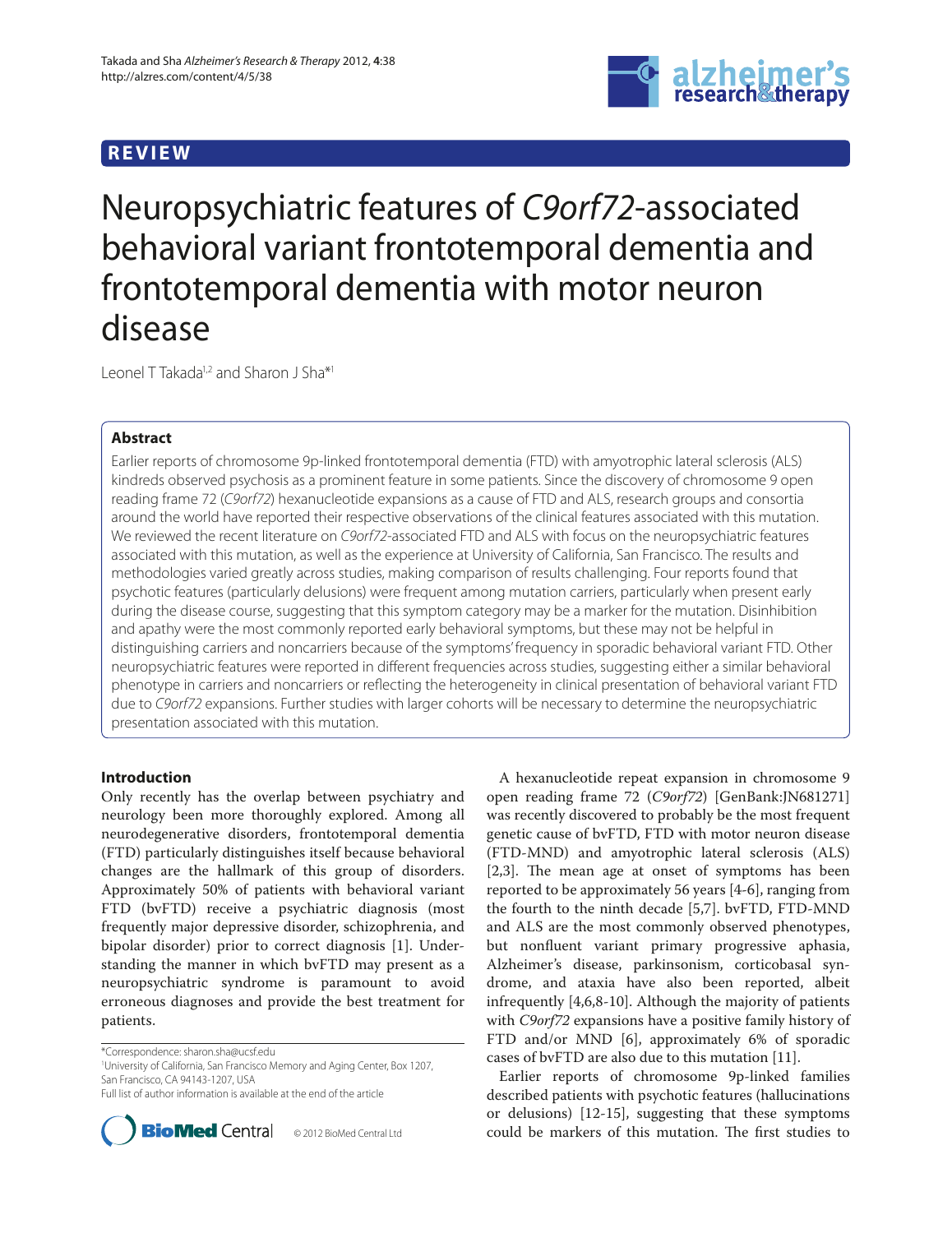describe the phenotype associated with *C9orf72* expansions at a group level therefore sought to characterize the neuropsychiatric features associated with this mutation.

In this review, we will consider the neuropsychiatric features associated with bvFTD (with or without MND) due to mutations in *C9orf72*, based on the literature published since September 2011, presenting available data from cohorts of mutation carriers.

### **Methods**

We reviewed papers published and/or listed on PubMed prior to 1 May 2012, using the search term 'C9orf72'. We included in this review studies on cohorts of *C9orf72* mutation carriers that presented data on neuropsychiatric symptoms of any kind. Case reports, reviews and/or editorials were excluded. We gathered information on whether the behavioral features were present early in the disease course (early behavioral features) or anytime during the course of disease. Symptoms reported as 'first (neuropsychiatric) symptoms' [5], 'at initial referral' [4] or at 'first assessment' [6], in the setting of 'initial clinical presentation' [16], or occurring within the first year of disease [17] were considered early behavioral features. Symptoms reported without mention of timing [7,18], in the 'last assessment'  $[6]$ , or in the 'final year'  $[17]$  were considered present during the disease course.

Studies varied greatly in methodology (Table 1) – that is, use of a noncarrier control comparison group or not, methodology of ascertainment of symptoms, and so forth – limiting direct comparisons between cohorts and drawing definite conclusions at this point. When available, data from carriers with bvFTD will be presented separately from those for carriers with FTD-MND, as prior studies have suggested that the neuropsychiatric symptoms of FTD with MND might be distinct from FTD without MND [19]. Because studies of chromosome 9p-linked families and several *C9orf72* cohort descriptions [4,5,7,12-15,20] suggested that psychosis (as defined by the presence of delusions or hallucinations of any type) might be a distinguishing feature of this mutation, data on psychotic symptoms will be presented separately; other symptoms will be discussed based on timing.

# **Results**

Twenty-two manuscripts were initially identified. Of those articles, four were reviews, three were case reports and two were editorials, and all nine studies were therefore excluded. Five papers were excluded because behavioral features were not reported. One study reported psychiatric symptoms in seven (of 20) mutation carriers [9]. Psychiatric symptoms in that paper included depression, delusions, hallucinations and paranoia, and were considered 'not uncommon' among carriers with

ALS and frontotemporal lobar degeneration with MND. Because no further analysis or description was conducted, the paper was excluded from this review.

As a result, seven papers were included [4,6,7,16,17, 20,21]. We also included a paper with the results from our center [5]. The diagnostic make-up and methodology for behavioral symptom assessment are presented in Table 1. Only one study analyzed bvFTD and FTD-MND separately (Table 1) [5].

### **Psychotic symptoms**

Seven studies reported psychotic features among *C9orf72* expansion carriers. Delusions were reported in 0 to 45% of patients and hallucinations in 0 to 50% (Table 1). An important point to note is that only two studies compared the frequency of psychosis among carriers with FTD against a group of noncarriers [4,5].

Prominent psychotic symptoms were observed in carriers as early manifestations by Snowden and colleagues [4]. They reported these symptoms in 12/32 patients (38%) with *C9orf72* expansion (contrasting with <4% among noncarriers, which was a statistically significant difference), leading to initial diagnoses of 'delusional psychosis, somatoform psychosis, or paranoid schizophrenia'. At the time of referral, 16/32 patients had developed delusions, which were somatic in nature (that is, altered temperature perception, preoccupation with bowel movements, leg pain, and so forth) in eight of those patients. The authors also observed that none of the patients with delusions had a prior history of psychiatric conditions, which differed from those without the mutation. Hallucinations were reported in six carriers (19%) at the time of referral.

Psychotic symptoms were also frequent in our group [5]. Delusions were more frequently reported as the first neuropsychiatric symptoms among bvFTD patients with the *C9orf72* mutation (21%) than among sporadic noncarriers (0%). In FTD-MND, however, carriers and noncarriers had similar frequencies of delusions as first symptoms (18% and 11%, respectively). Delusions were usually of paranoid type, and frequently involved the patients' spouses, such as claiming the partner was cheating or tricking the patient. The type of delusion in our cohort did not seem to differentiate carriers and noncarriers, and somatic delusions such as those reported by Snowden and colleagues were not observed among carriers in our cohort. Visual hallucinations were not reported as early neuropsychiatric symptoms in C9orf71-associated disease and, at first evaluation, were infrequent (Table 1). There were no auditory hallucinations. Interestingly, using the Neuropsychiatric Inventory  $[22]$  at first evaluation, the difference in delusions between carriers and noncarriers was no longer present, suggesting that, in this cohort, delusions could be specific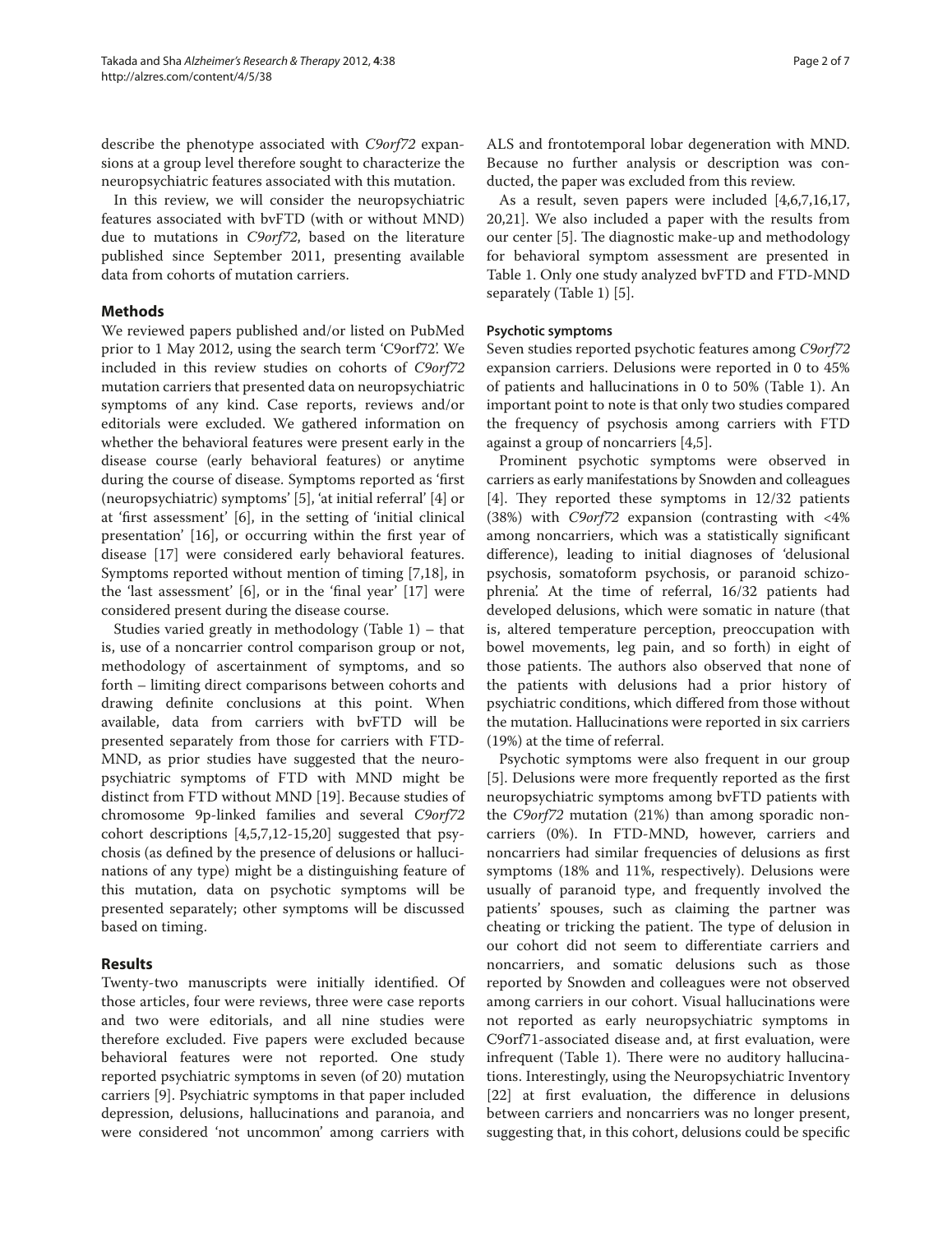|                                       | <b>UCSF MAC<sup>a</sup></b> |                          | Snowden<br>and<br>colleagues<br>$[4]$ | Mahoney<br>and<br>colleagues<br>[6]      | Hsiung<br>and<br>colleagues<br>$[17]$         | <b>Boeve</b><br>and<br>colleagues<br>$[7]$ | Chio<br>and<br>colleagues<br>$[20]$ | Simón-<br>Sanchez and and<br>colleagues<br>$[23]$ | <b>Byrne</b><br>colleagues<br>$[18]$ |
|---------------------------------------|-----------------------------|--------------------------|---------------------------------------|------------------------------------------|-----------------------------------------------|--------------------------------------------|-------------------------------------|---------------------------------------------------|--------------------------------------|
| Phenotype of carriers <sup>b</sup>    | 14 bvFTD                    |                          | 19 bvFTD,<br>1 SD/FTD.<br>3 PNFA      | 12 bvFTD,<br>1 PNFA                      | 15 bvFTD                                      | 16 bvFTD                                   | $\equiv$                            | 28 bvFTD<br>7 PPA                                 | $\sim$                               |
|                                       |                             | 11 FTD-MND               | 9 FTD-MND                             | 3 FTD-MND                                | 7 FTD-MND                                     | 3 FTD-MND                                  | 30 FTD-MND                          | 6 FTD-MND.<br>1 PPA-MND                           | 10 FTD-MND                           |
|                                       |                             |                          |                                       |                                          | 8 ALS                                         | 1 ALS                                      | 36 ALS                              |                                                   | <b>11 ALS</b>                        |
| Controls (noncarriers) <sup>c</sup>   | 45 bvFTD                    | 19 FTD-MND               | 366<br>noncarriers                    | <b>NA</b>                                | <b>NA</b>                                     | <b>NA</b>                                  | NA <sup>d</sup>                     | <b>NA</b>                                         | 166 ALS<br>$(\pm FTD)$               |
| Number screened                       | 648                         |                          | 398                                   | 234                                      | 22                                            | 604                                        | 182                                 | 363                                               | 435                                  |
| Assessment method                     | RCR and<br><b>NPI</b>       |                          | Structured<br>pro-forma               | <b>RCR</b>                               | <b>RCR</b>                                    | <b>RCR</b>                                 | FSBS and<br><b>RCR<sup>e</sup></b>  | <b>RCR</b>                                        | FSBS                                 |
| Disinhibition                         | 85%                         | 63%                      | 66%                                   | $63 \rightarrow 76\%$                    | $40 \rightarrow 70\%$                         | <b>NA</b>                                  | 13% <sup>e</sup>                    | 26%                                               | <b>NA</b>                            |
| Apathy/inertia                        | 64%                         | 36%                      | 88%                                   | $49 \rightarrow 63\%$                    | $30 \rightarrow 47\%$                         | <b>NA</b>                                  | 100% <sup>e</sup>                   | 43%                                               | <b>NA</b>                            |
| Loss of sympathy/<br>empathy          | 57%                         | 45%                      | 77%                                   | $~12 \rightarrow ~18\%$ NA               |                                               | <b>NA</b>                                  | <b>NA</b>                           | <b>NA</b>                                         | <b>NA</b>                            |
| Perseverative/<br>compulsive behavior | 50% repet.,<br>50% comp.    | 18% repet.,<br>54% comp. | 75% repet./<br>stereotypic            | $\sim$ 25 $\rightarrow$ 50%<br>obsessive | $27 \rightarrow 50\%$<br>rigidity/<br>persev. | <b>NA</b>                                  | 1.5% acute<br><b>OCD</b>            | 12% OCD                                           | <b>NA</b>                            |
| Hyperorality                          | 50%                         | 27%                      | 43%                                   | <b>NA</b>                                | <b>NA</b>                                     | 100%                                       | <b>NA</b>                           | <b>NA</b>                                         | <b>NA</b>                            |
| Anxiety                               | <b>NA</b>                   | <b>NA</b>                | <b>NA</b>                             | $\sim$ 39 $\rightarrow$ 52%              | <b>NA</b>                                     | <b>NA</b>                                  | <b>NA</b>                           | <b>NA</b>                                         | <b>NA</b>                            |
| Delusions                             | 42%                         | 36%                      | 50%                                   | $0 \rightarrow 12\%$                     | 3%                                            | 45%                                        | 4%f                                 | $\overline{0}$                                    | <b>NA</b>                            |
| Hallucinations                        | 7%                          | 9%                       | 19%                                   | $~12\%$                                  | $\circ$                                       | 50%                                        | 4%f                                 | 5%                                                | <b>NA</b>                            |
| Lack of insight                       | <b>NA</b>                   | <b>NA</b>                | 78%                                   | <b>NA</b>                                | <b>NA</b>                                     | <b>NA</b>                                  | <b>NA</b>                           | <b>NA</b>                                         | <b>NA</b>                            |

### **Table 1. Neuropsychiatric features reported in** *C9orf72* **expansion carriers**

Reported at first assessment (UCSF MAC and [4,23]), during course of disease [7,20] or at first and final evaluation [6,17]. Byrne and colleagues did not report frequencies [18]. Number before arrow, frequency at first assessment; number after arrow, frequency at last assessment. ALS, amyotrophic lateral sclerosis; bvFTD, behavioral variant frontotemporal dementia; comp., compulsive; C9orf72, chromosome 9 open reading frame 72; FSBS, Frontal Systems Behavior Scale; FTD, frontotemporal dementia; MND, motor neuron disease; NA, not available; NPI, Neuropsychiatric Inventory; OCD, obsessive–compulsive disorder; persev., perseverative; PNFA, progressive nonfluent aphasia; PPA, primary progressive aphasia; RCR, retrospective chart review; repet., repetitive; SD, semantic dementia; UCSF MAC, University of California, San Francisco Memory and Aging Center. <sup>a</sup>Based on data collected for Sha and colleagues [5], but not included in the final manuscript. <sup>b</sup>Number of patients included in symptom frequency analysis. °Controls used for comparison of clinical features. <sup>d</sup>Fifty-seven carriers with other ALS-causing mutations were used as controls for clinical features of MND, but not for behavioral changes. "Twenty-three of the 66 carriers were assessed with the FSBS (Family Rating Form) – percentages reflect only those evaluated with the scale. <sup>f</sup>Frequency of psychosis (hallucinations and/or delusions were reported in three out of 66 patients).

to *C9orf72* mutations only if reported as first symptoms rather than at first evaluation.

Boeve and colleagues reported delusions in 45% and hallucinations in 50% of 20 carriers with bvFTD, FTD-MND, and ALS, but those symptoms were not further detailed [7]. In their cohort, delusions and hallucinations were present in two out of three patients with FTD-MND.

Carriers with ALS were also noted to have psychotic symptoms. In a cohort of familial ALS (with or without FTD), Chio and colleagues reported three probands with prominent delusions and/or hallucinations (in the context of FTD-MND), stating that psychotic symptoms were more common among carriers than noncarriers with familial ALS [20]. However, ALS patients with *C9orf72* expansions were also more likely to develop cognitive impairment (that is, FTD) than carriers of other ALS-causing mutations (such as *FUS*, *TARDBP*, *SOD1* and unknown genes), making it less clear whether psychosis was associated with the mutation or was only associated with the presence of cognitive impairment.

In contrast, three studies found lower numbers of carriers with psychotic symptoms. Although Simón-Sanchez and colleagues noted hallucinations (visual or auditory), this occurred only in two out of 42 mutation carriers and none had delusions [23]. Mahoney and colleagues reported delusions and hallucinations in only approximately 10% of patients with *C9orf72* expansions [6]. Delusions were late manifestations of disease, and were not observed in the initial assessment in any carrier, whereas hallucinations were reported in about one-half of patients at the first assessment. Hsiung and colleagues reported one bvFTD mutation carrier out of 30 that presented with delusions, who was initially diagnosed with psychosis/schizophrenia [17].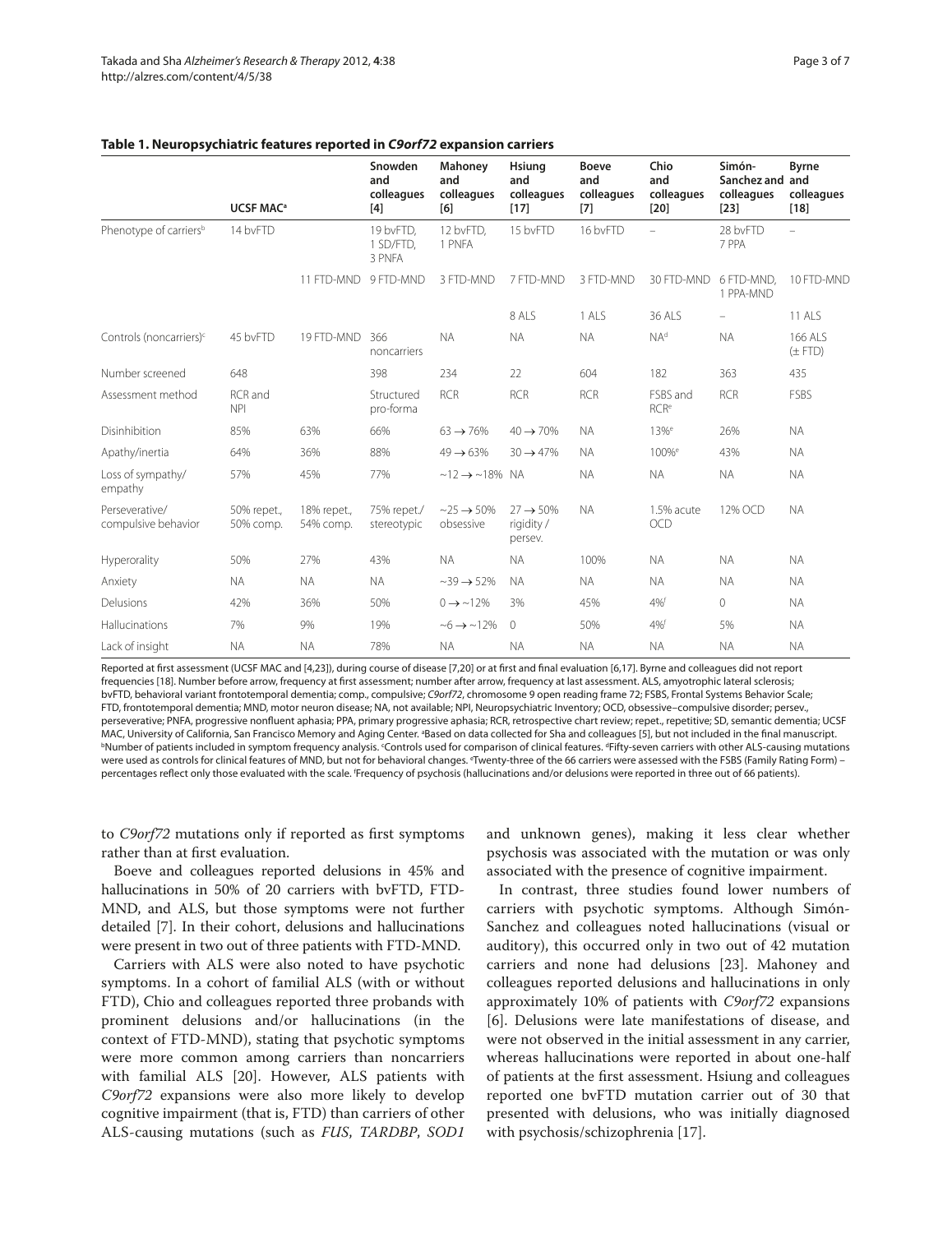### **Early neuropsychiatric symptoms**

Apathy and disinhibition were common early neuropsychiatric symptoms in many cohorts (Table 1) [5,17,24]. Although these symptoms are hallmarks of bvFTD and are included in the diagnostic criteria (disinhibition, apathy/inertia, loss of sympathy and/or empathy, perseverative or compulsive behavior, and eating behavior changes) [25], other symptoms, such as depression or anxiety, were also found to be frequent among carriers in some studies. The most frequent symptoms were highly variable across studies. For example, Mahoney and colleagues found that anxiety (33%) and disinhibition (13%) were the most commonly reported initial behavioral changes [6]. Hsiung and colleagues observed that carriers developed, in the first year of disease, disinhibition (40%), apathy (30%), rigidity/perseveration (27%) and depression (13%) [17]. Simón-Sanchez and colleagues found in the 34 carriers diagnosed with bvFTD that the initial clinical presentation was apathy in 53%, disinhibition in 32%, and obsessive–compulsive behavior in 15% [23]. Obsessive–compulsive disorder was also reported in one carrier from the study by Chio and colleagues [20].

Only one study compared the first neuropsychiatric features of carriers and noncarriers with bvFTD and FTD-MND separately [5], and statistically significant differences were not found. In *C9orf72-associated* bvFTD, apathy (50%), obsession (28.5%) and delusions  $(21%)$  were the most common first neuropsychiatric symptoms. Aggression, depression and irritability were reported in 14.2% of cases. Carriers with FTD-MND presented disinhibition (36.3%), rash/careless actions (27.2%), apathy (18.1%) and delusions (18.1%).

### **Neuropsychiatric symptoms reported during the course of disease**

As expected, the most frequently reported behavioral symptoms in cohorts with *C9orf72* mutations are those also used in the FTD research diagnostic criteria [25]. Across all studies that reported neuropsychiatric symptoms in patients carrying this mutation, apathy and disinhibition were again the most frequently observed (Table 1), but frequencies varied considerably across studies. Using the Frontal Systems Behavioral Scale [19,26,27], Byrne and colleagues found higher apathy scores in carriers than in noncarriers (but disinhibition scores were not different) [18]. In the study by Sha and colleagues, however, neither the apathy or disinhibition subscores from the Neuropsychiatric Inventory were significantly different  $[5]$ . In Table 1 the frequencies are reported during the course of disease and/or at last assessment in mutation carriers.

In the study by Snowden and colleagues, repetitive/ stereotypic behaviors were commonly characterized by complex routines, sometimes associated with obsessive symptoms, while simple motor behaviors were infrequent [4,6].

Regarding eating behaviors, Snowden and colleagues found that mutation carriers in their cohort had less dietary changes than noncarriers [4]. This was mostly due to decreased preference for sweet foods rather than changes in food intake. We found a similar pattern in our cohort, as mutation carriers with bvFTD had milder eating behaviors than noncarriers as noted on the Neuropsychiatric Inventory at first evaluation in our cohort [5]. In contrast, Boeve and colleagues reported appetite/eating behavior changes in all mutation carriers from whom information was available [7]. Altered eating behaviors are common in bvFTD, and have been associated with pathology for frontotemporal lobar degeneration with TDP-43 positive inclusions (FTLD-TDP) [28], so no conclusions regarding *C9orf72* and these behaviors can be reached at this point.

### **Conclusion**

We reviewed the neuropsychiatric features observed in the recently discovered *C9orf72* mutation and found seven studies from major FTD and/or ALS groups or consortia that included these features. The number of carriers in the available studies was relatively small and most studies did not systematically compare behavioral symptoms in mutation carriers with noncarriers, thus limiting the conclusions on whether there are distinguishing features specific to the mutation. In addition, direct comparison across studies is difficult due to significant variation in results, data collection methodology, and means of reporting data.

Psychosis was often reported in studies as an early neuropsychiatric feature in *C9orf72*-associated bvFTD. In fact, both studies that compared this behavioral feature among expansion carriers with a group of noncarriers found that psychosis was more frequent among carriers. However, this finding was not consistent across groups and there was a broad range of frequencies of psychotic symptoms among carriers. Most studies were retrospective chart reviews, which could explain the variation across studies in part, as some neuropsychiatric features might be underestimated. In addition, the cohorts were relatively small (all cohorts had less than 67 carriers), which could substantiate this variability. Studies with larger cohorts to determine more reliably the frequency of psychosis are needed. Molecular and pathological characteristics of the cohorts could also be different, leading to different experiences across groups. The number of hexanucleotide repeats, which is not currently quantifiable  $[2]$ , could be a source of phenotypical heterogeneity. The neuropathological findings associated with this mutation are also heterogeneous.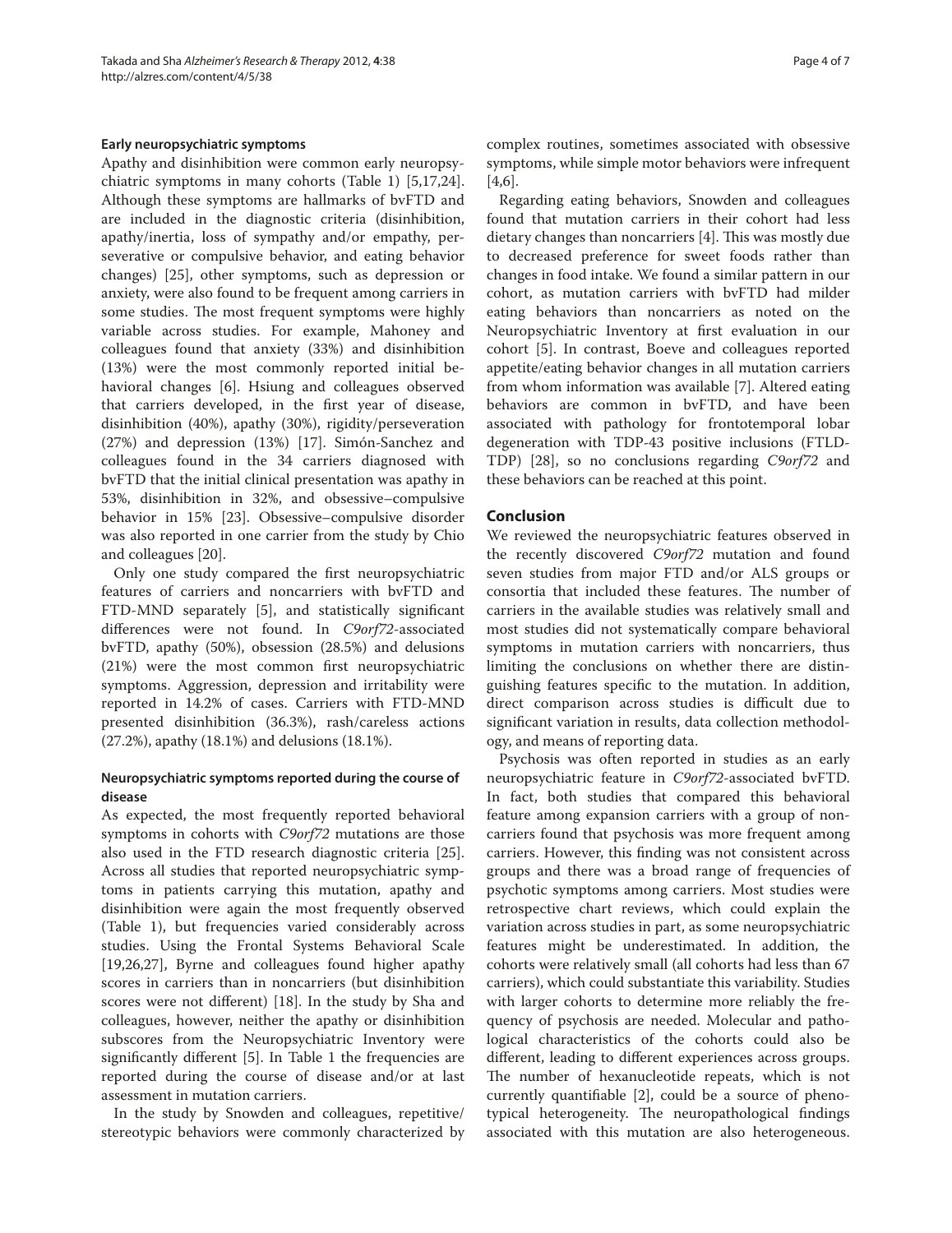While ubiquitin/p62-positive inclusions in the cerebellar granule cell layer appear to be specific of this mutation, they are found in most, but not all, cases  $[6,7,17]$ . The distribution of TDP-43 pathology may be consistent with FTLD-TDP types A or B, or may show mixed features of both types  $[6,7,17]$ . Different frequencies of TDP pathology types could explain the disparity in findings: FTD-MND and its underlying pathological finding, FTLD-TDP type B, have also been linked to psychotic features [19,26]. In the cohort characterized by our group, only carriers diagnosed with bvFTD had a higher frequency of delusions, without a statistically significant difference between carriers and noncarriers with FTD-MND [5]. Conversely, Snowden and colleagues reported delusions in only one noncarrier with the FTD-MND phenotype [4], suggesting that this symptom type was associated with the mutation rather than with pathology.

The neuroanatomical basis of delusions in FTD is yet to be clearly characterized [29], and additional analyses of *C9orf72* may further develop this knowledge. Thalamic and cerebellar atrophy have been reported in mutation carriers [5,6], and Mahoney and colleagues hypothesized that thalamic and cerebellar projections could be related to the neuropsychiatric features associated with this mutation, including hallucinations and/or delusions [6].

One should note that although psychosis is considered rare in bvFTD [30], it is not specific to this mutation and has been also reported with a higher frequency in patients diagnosed with the FTD-MND phenotype and those with atypical frontotemporal lobar degeneration with FUS pathology. Lillo and colleagues found that delusions were present in 50% of patients diagnosed with FTD-MND (not tested for *C9orf72* expansion), which was significantly more frequent than in patients with bvFTD without MND (19%) [19]. They observed a variety of delusions, including somatic and persecutory delusions. The frequency of hallucinations was not different between groups, however. Urwin and colleagues reported that 36% of patients presenting a subtype of FTLD with FUS pathology, termed atypical FTLD-U, had hallucinations or delusions [31]. The age at onset of symptoms in this group was younger than observed in bvFTD due to *C9orf72* expansions. Psychosis has also been reported in patients with bvFTD carrying other mutations, although no studies have shown higher frequencies of psychotic symptoms among carriers of other FTDcausing mutations when compared with a group of noncarriers. Le Ber and colleagues reported hallucinations in 25% of progranulin gene *GRN* mutation carriers [32] (although other groups did not find similarly high frequencies of this symptom [33]). Johnson and colleagues reported psychotic features in one patient with a valosincontaining protein gene *VCP* mutation [34]. Psychosis has only infrequently been reported in families with microtubule-associated protein tau gene *MAPT* mutations [35,36].

Apathy and disinhibition were also frequently seen in mutation carriers. However, these symptoms are also common in sporadic bvFTD and are unlikely to distinguish carriers from noncarriers. Other behavioral features were variably reported during the course of disease (Table 1) without a discernible pattern that can be attributed to the *C9orf72* expansions at this point. For example, eating behavior changes were suggested to be less common among carriers in two studies [4,5], but in another study were observed in 100% of carriers [7]. The lack of substantial differences by genotype could indicate that overall the neuropsychiatric presentation associated with the mutation is similar to sporadic patients. This lack of difference could also reflect the heterogeneity seen in the clinical presentation of *C9orf72* expansion carriers with bvFTD (with or without MND), leading to varying results in different groups (particularly considering the size of the samples reported in each study). Some patients, for example, may develop subtle behavioral changes years or decades before being diagnosed with dementia [37], a feature that may not be captured in group-based studies.

Although imaging is not the focus of this review, it is noteworthy that a fraction of patients with FTD due to *C9orf72* mutations may have minimal atrophy on neuroimaging [7,38], which is another aspect of the heterogeneity associated with this mutation. Interestingly, among five patients with bvFTD who presented with psychotic symptoms, Velakoulis and colleagues reported minimal macroscopic atrophy in two (one patient with FTD-MND pathology, and the other patient with FTD and MND-type inclusions on autopsy) [26]. Atrophy on neuroimaging is sometimes used in clinical practice as a way to distinguish neurodegenerative conditions from those considered primarily psychiatric, so patients with this mutation who present with prominent neuropsychiatric symptoms and have little to no changes on neuroimaging may be particularly prone to being misdiagnosed [38].

In summary, delusions and hallucinations might be markers of *C9orf72*-associated disease, but studies with larger cohorts are needed to further substantiate this affirmation. The overall neuropsychiatric presentation of this mutation appears to be similar to sporadic disease in regard to typical bvFTD symptoms, but its presentation is heterogeneous and a subset of mutation carriers may be at higher risk of being misdiagnosed with primary psychiatric conditions.

### **Abbreviations**

ALS, amyotrophic lateral sclerosis; bvFTD, behavioral variant frontotemporal dementia; C9orf72, chromosome 9 open reading frame 72; FTD, frontotemporal dementia; FTLD-TDP, frontotemporal lobar degeneration with TDP-43 positive inclusions; MND, motor neuron disease.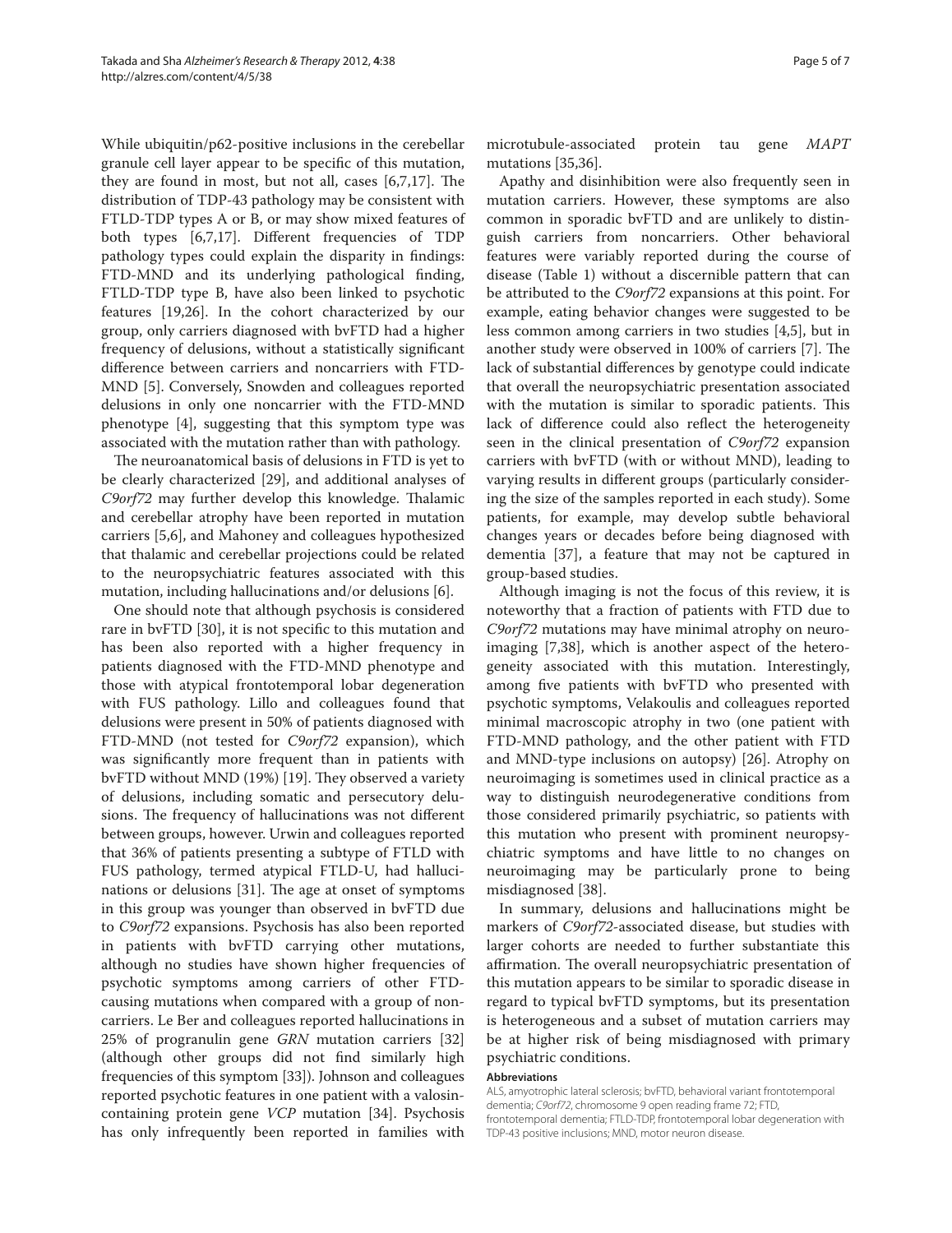#### **Competing interests**

The authors declare that they have no competing interests.

#### **Acknowledgements**

Data shown in this manuscript include information collected through research funded by the Larry L. Hillblom Foundation, the Consortium for Frontotemporal Dementia Research, the John Douglas French Alzheimer's Foundation, the Tau Consortium, NIH grants P50AG023501, P01AG019724 and P50 AG1657303, the State of California, and the Alzheimer's Disease Research Center of California grant 03-7527.

### **Author details**

1 University of California, San Francisco Memory and Aging Center, Box 1207, San Francisco, CA 94143-1207, USA. <sup>2</sup>Department of Neurology, University of São Paulo, Av. Dr. Enéas de Carvalho Aguiar, 255, room 5084, Sao Paulo, SP 05403-900, Brazil.

### Published: 3 October 2012

### **References**

- Woolley JD, Khan BK, Murthy NK, Miller BL, Rankin KP: The diagnostic challenge of psychiatric symptoms in neurodegenerative disease: rates of and risk factors for prior psychiatric diagnosis in patients with early neurodegenerative disease. J Clin Psychiatry 2011, 72:126-133.
- 2. DeJesus-Hernandez M, Mackenzie IR, Boeve BF, Boxer AL, Baker M, Rutherford NJ, Nicholson AM, Finch NA, Flynn H, Adamson J, Kouri N, Wojtas A, Sengdy P, Hsiung G-YR, Karydas A, Seeley WW, Josephs KA, Coppola G, Geschwind DH, Wszolek ZK, Feldman H, Knopman DS, Petersen RC, Miller BL, Dickson DW, Boylan KB, Graff -Radford NR, Rademakers R: Expanded GGGGCC hexanucleotide repeat in noncoding region of C9ORF72 causes chromosome 9p-linked FTD and ALS. Neuron 2011, 72:245-256.
- Renton AE, Majounie E, Waite A, Simón-Sánchez J, Rollinson S, Gibbs JR, Schymick JC, Laaksovirta H, van Swieten JC, Myllykangas L, Kalimo H, Paetau A, Abramzon Y, Remes AM, Kaganovich A, Scholz SW, Duckworth J, Ding J, Harmer DW, Hernandez DG, Johnson JO, Mok K, Ryten M, Trabzuni D, Guerreiro RJ, Orrell RW, Neal J, Murray A, Pearson J, Jansen IE, et al.: A hexanucleotide repeat expansion in C9ORF72 is the cause of chromosome 9p21-linked ALS-FTD. Neuron 2011, 72:257-268.
- 4. Snowden JS, Rollinson S, Thompson JC, Harris JM, Stopford CL, Richardson AMT, Jones M, Gerhard A, Davidson YS, Robinson A, Gibbons L, Hu Q, DuPlessis D, Neary D, Mann DMA, Pickering-Brown SM: Distinct clinical and pathological characteristics of frontotemporal dementia associated with C9ORF72 mutations. Brain 2012, 135:693-708.
- 5. Sha SJ, Takada LT, Rankin KP, Yokoyama JS, Rutherford NJ, Fong JC, Khan B, Karydas A, Baker MC, DeJesus-Hernandez M, Pribadi M, Coppola G, Geschwind DH, Rademakers R, Lee SE, Seeley W, Miller BL, Boxer AL: Frontotemporal dementia due to C9ORF72 mutations: clinical and imaging features. Neurology 2012, 79:1002-1011.
- 6. Mahoney CJ, Beck J, Rohrer JD, Lashley T, Mok K, Shakespeare T, Yeatman T, Warrington EK, Schott JM, Fox NC, Rossor MN, Hardy J, Collinge J, Revesz T, Mead S, Warren JD: Frontotemporal dementia with the C9ORF72 hexanucleotide repeat expansion: clinical, neuroanatomical and neuropathological features. Brain 2012, 135:736-750.
- 7. Boeve BF, Boylan KB, Graff-Radford NR, DeJesus-Hernandez M, Knopman DS, Pedraza O, Vemuri P, Jones D, Lowe V, Murray ME, Dickson DW, Josephs KA, Rush BK, Machulda MM, Fields JA, Ferman TJ, Baker M, Rutherford NJ, Adamson J, Wszolek ZK, Adeli A, Savica R, Boot B, Kuntz KM, Gavrilova R, Reeves A, Whitwell J, Kantarci K, Jack CR, Parisi JE, et al.: Characterization of frontotemporal dementia and/or amyotrophic lateral sclerosis associated with the GGGGCC repeat expansion in C9ORF72. Brain 2012, 135:765-783.
- 8. Lindquist SG, Duno M, Batbayli M, Puschmann A, Braendgaard H, Mardosiene S, Svenstrup K, Pinborg LH, Vestergaard K, Hjermind LE, Stokholm J, Andersen BB, Johannsen P, Nielsen JE: Corticobasal and ataxia syndromes widen the spectrum of C9ORF72 hexanucleotide expansion disease. Clin Genet 2012, doi: 10.1111/j.1399-0004.2012.01903.x. [Epub ahead of print]
- Murray ME, DeJesus-Hernandez M, Rutherford NJ, Baker M, Duara R, Graff-Radford NR, Wszolek ZK, Ferman TJ, Josephs KA, Boylan KB, Rademakers R, Dickson DW: Clinical and neuropathologic heterogeneity of c9FTD/ALS associated with hexanucleotide repeat expansion in C9ORF72. Acta Neuropathol 2011, 122:673-690.
- 10. O'Dowd S, Curtin D, Waite AJ, Roberts K, Pender N, Reid V, O'Connell M,

Williams NM, Morris HR, Traynor BJ, Lynch T: C9ORF72 expansion in amyotrophic lateral sclerosis/frontotemporal dementia also causes parkinsonism. Mov Disord 2012, 27:1072-1074.

- 11. Majounie E, Renton AE, Mok K, Dopper EG, Waite A, Rollinson S, Chiò A, Restagno G, Nicolaou N, Simón-Sánchez J, van Swieten JC, Abramzon Y, Johnson JO, Sendtner M, Pamphlett R, Orrell RW, Mead S, Sidle KC, Houlden H, Rohrer JD, Morrison KE, Pall H, Talbot K, Ansorge O; Chromosome 9-ALS/ FTD Consortium; French Research Network on FTLD/FTLD/ALS; ITALSGEN Consortium; Hernandez DG, Arepalli S, Sabatelli M, et al.: Frequency of the C9orf72 hexanucleotide repeat expansion in patients with amyotrophic lateral sclerosis and frontotemporal dementia: a cross-sectional study. Lancet Neurol 2012, 11:323-330.
- 12. Boxer AL, Mackenzie IR, Boeve BF, Baker M, Seeley WW, Crook R, Feldman H, Hsiung G-YR, Rutherford N, Laluz V, Whitwell J, Foti D, McDade E, Molano J, Karydas A, Wojtas A, Goldman J, Mirsky J, Sengdy P, Dearmond S, Miller BL, Rademakers R: Clinical, neuroimaging and neuropathological features of a new chromosome 9p-linked FTD-ALS family. J Neurol Neurosurg Psychiatry 2011, 82:196-203.
- 13. Luty AA, Kwok JB, Thompson EM, Blumbergs P, Brooks WS, Loy CT, Dobson-Stone C, Panegyres PK, Hecker J, Nicholson GA, Halliday GM, Schofield PR: Pedigree with frontotemporal lobar degeneration – motor neuron disease and Tar DNA binding protein-43 positive neuropathology: genetic linkage to chromosome 9. BMC Neurol 2008, 8:32.
- 14. Pearson JP, Williams NM, Majounie E, Waite A, Stott J, Newsway V, Murray A, Hernandez D, Guerreiro R, Singleton AB, Neal J, Morris HR: Familial frontotemporal dementia with amyotrophic lateral sclerosis and a shared haplotype on chromosome 9p. J Neurol 2011, 258:647-655.
- Vance C, Al-Chalabi A, Ruddy D, Smith BN, Hu X, Sreedharan J, Siddique T, Schelhaas HJ, Kusters B, Troost D, Baas F, de Jong V, Shaw CE: Familial amyotrophic lateral sclerosis with frontotemporal dementia is linked to a locus on chromosome 9p13.2-21.3. Brain 2006, 129:868-876.
- 16. Simón-Sanchez J, Dopper EGP, Cohn-Hokke PE, Hukema RK, Nicolaou N, Seelaar H, de Graaf JRA, de Koning I, van Schoor NM, Deeg DJH, Smits M, Raaphorst J, van den Berg LH, Schelhaas HJ, De Die-Smulders CEM, Majoor-Krakauer D, Rozemuller AJM, Willemsen R, Pijnenburg YAL, Heutink P, Van Swieten JC: The clinical and pathological phenotype of C9ORF72 hexanucleotide repeat expansions. Brain 2012, 135:723-735.
- 17. Hsiung G-YR, DeJesus-Hernandez M, Feldman HH, Sengdy P, Bouchard-Kerr P, Dwosh E, Butler R, Leung B, Fok A, Rutherford NJ, Baker M, Rademakers R, Mackenzie IRA: Clinical and pathological features of familial frontotemporal dementia caused by C9ORF72 mutation on chromosome 9p. Brain 2012, 135:709-722.
- 18. Byrne S, Elamin M, Bede P, Shatunov A, Walsh C, Corr B, Heverin M, Jordan N, Kenna K, Lynch C, McLaughlin RL, Iyer PM, O'Brien C, Phukan J, Wynne B, Bokde AL, Bradley DG, Pender N, Al-Chalabi A, Hardiman O: Cognitive and clinical characteristics of patients with amyotrophic lateral sclerosis carrying a C9orf72 repeat expansion: a population-based cohort study. Lancet Neurol 2012, 11:232-240.
- 19. Lillo P, Garcin B, Hornberger M, Bak TH, Hodges JR: Neurobehavioral features in frontotemporal dementia with amyotrophic lateral sclerosis. Arch Neurol 2010, 67:826-830.
- 20. Chio A, Borghero G, Restagno G, Mora G, Drepper C, Traynor BJ, Sendtner M, Brunetti M, Ossola I, Calvo A, Pugliatti M, Sotgiu MA, Murru MR, Marrosu MG, Marrosu F, Marinou K, Mandrioli J, Sola P, Caponnetto C, Mancardi G, Mandich P, La Bella V, Spataro R, Conte A, Monsurro MR, Tedeschi G, Pisano F, Bartolomei I, Salvi F, Lauria Pinter G, et al.: Clinical characteristics of patients with familial amyotrophic lateral sclerosis carrying the pathogenic GGGGCC hexanucleotide repeat expansion of C9ORF72. Brain 2012, 135:784-793.
- 21. Byrne S, Elamin M, Bede P, Shatunov A, Walsh C, Corr B, Heverin M, Jordan N, Kenna K, Lynch C, McLaughlin RL, Iyer PM, O'Brien C, Phukan J, Wynne B, Bokde AL, Bradley DG, Pender N, Al-Chalabi A, Hardiman O: Cognitive and clinical characteristics of patients with amyotrophic lateral sclerosis carrying a C9orf72 repeat expansion: a population-based cohort study. Lancet Neurol 2012, 11:232-240.
- 22. Cummings JL, Mega M, Rosenberg-Thompson S, Carusi DA, Gombein J: The Neuropsychiatric Inventory: comprehensive assessment of psychopathology in dementia. Neurology 1994, 44:2308-2314.
- 23. Simón-Sanchez J, Dopper EGP, Cohn-Hokke PE, Hukema RK, Nicolaou N, Seelaar H, de Graaf JRA, de Koning I, van Schoor NM, Deeg DJH, Smits M, Raaphorst J, van den Berg LH, Schelhaas HJ, De Die-Smulders CEM,